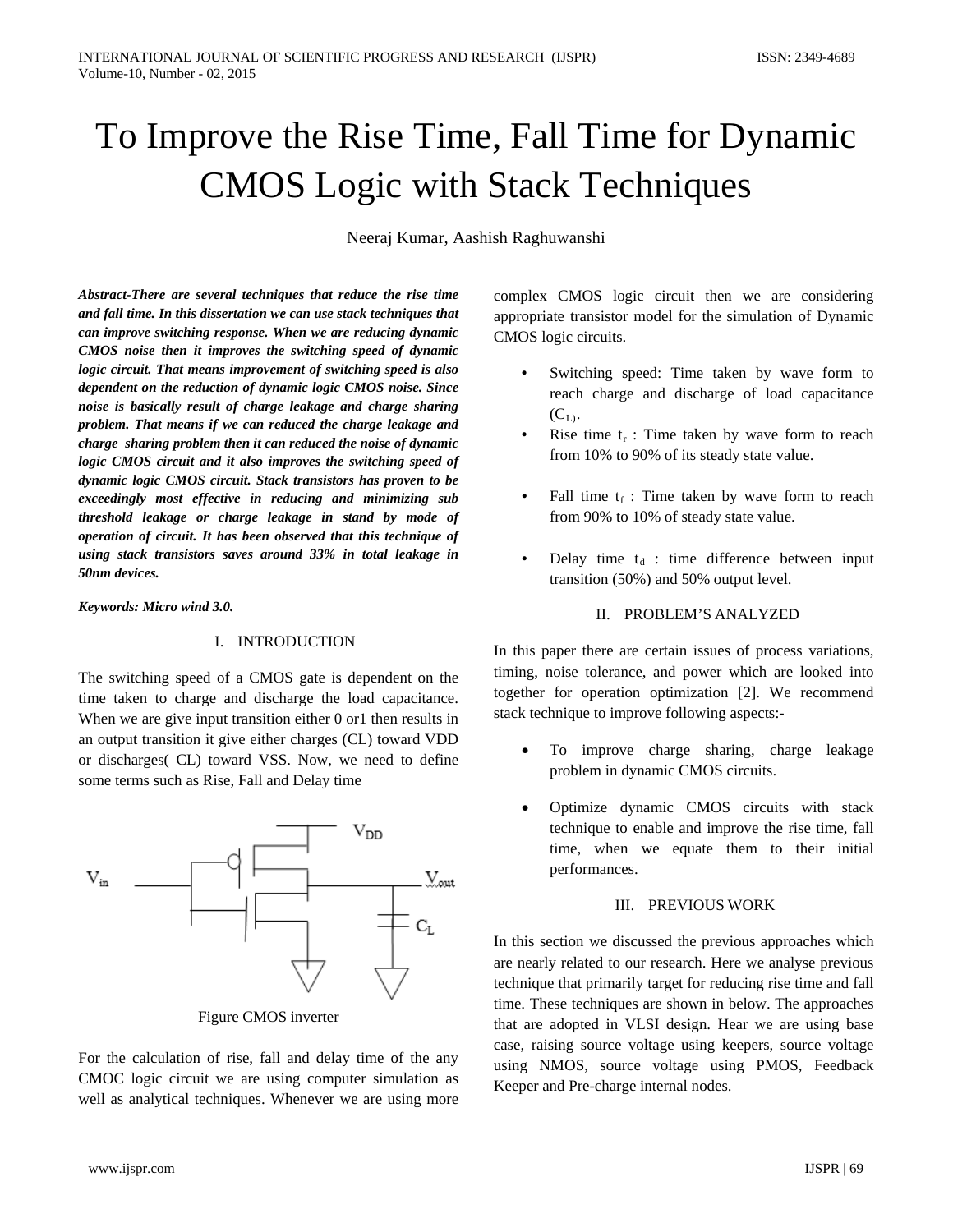Source voltage using PMOS :-

An influential way for rectified noise tolerance against both internal and external noises is to increase the source voltage of the transistors in the pull-down network. As the gate voltage has to be greater than the addition of the source voltage and the transistor threshold voltage when a transistor is turned ON, higher voltage source directly initiate's to gate turn on voltage. Besides, due to the body effect, transistor threshold voltage is increased when the source voltage rises up. This also aid's to improve gate turn-on voltage.



Fig. of source voltage using PMOS

Layout of source voltage using PMOS:-

Firstly, we can draw inverter in DSCH screen. For this we can used 2-PMOS, 3-NMOS, 1-Supply, 1-Ground, 1-Butten, 1-LED, 1-NOT gate and connecting wire that can used to give proper connection . Through this we can design source voltage using PMOS. After the completion of design it save in .MSK format.



Fig Layout of source voltage using PMOS

Now, we are open Micro wind screen and open saved file. It can generate Lay-out of design circuit, after simulation it can plot graph between:-

- Layout.
- Voltage Vs Time graph.
- Voltage Vs Current graph.
- Frequency and Time graph.



Fig Simulation of source voltage using PMOS

Parametric analysis of source voltage using PMOS:-

Through this table we can give the value of rise time, fall time and output current for source voltage using PMOS. This table also shows that the stack technique improves the Rise time, fall time.

Parametric analysis table:

| Parametric analysis table of source voltage using PMOS |           |           |  |
|--------------------------------------------------------|-----------|-----------|--|
| Parameter                                              | Rise time | Fall Time |  |
| Value                                                  | 0.0342    | 0.0342    |  |

Source voltage using NMOS:

An influential way for rectified noise tolerance against both internal and external noises is to increase the source voltage of the transistors in the pull-down network. As the gate voltage has to be greater than the addition of the source voltage and the transistor threshold voltage when a transistor is turned on, higher source voltage directly initiate's to increased gate turn on voltage. Besides, due to the body effect, transistor threshold voltage is increased when the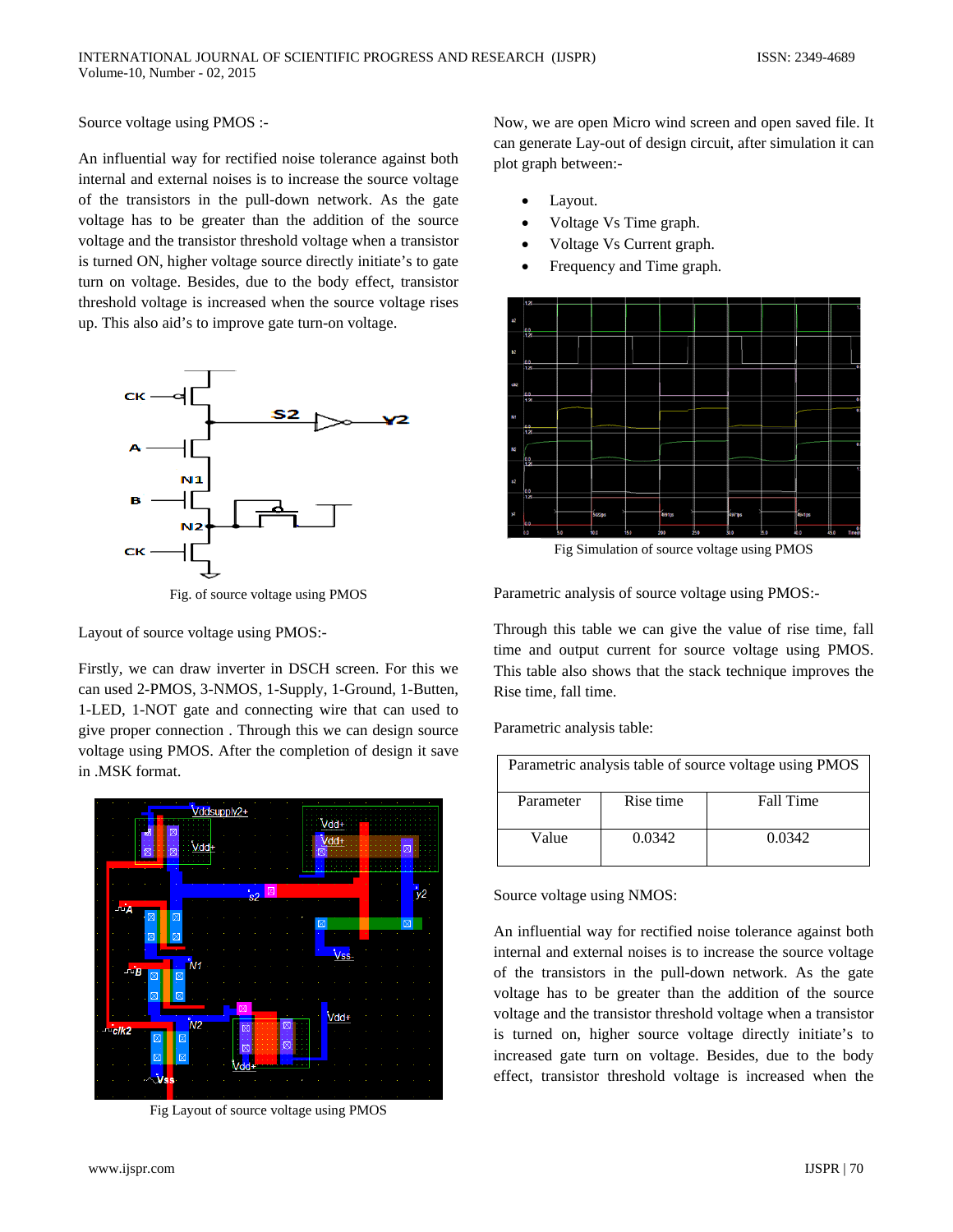source voltage rises up. This also aid's to improve gate turnon voltage.



Fig. of source voltage using NMOS

Layout of source voltage using NMOS:- Firstly, we can draw source voltage using NMOS in DSCH screen. For this we can used 1-PMOS, 4-NMOS, 1-Supply, 1-Ground, 1- Butten, 1-LED, 1-NOT gate and connecting wire that can used to give proper connection . Through this we can design source voltage using NMOS. After the completion of design it save in .MSK format.



Fig Layout of source voltage with NMOS

Now, we are open Micro wind screen and open saved file. It can generate Lay-out of design circuit, after simulation it can plot graph between:-

- Layout.
- Voltage Vs Time graph.
- Voltage Vs Current graph.
- Frequency and Time graph.



![](_page_2_Figure_14.jpeg)

Parametric analysis table of source voltage using NMOS:-

Through this table we can give the value of rise time, fall time and output current for source voltage using NMOS. This table also shows that the stack technique improves the Rise time, fall time and output current.

Parametric analysis table:

| Parametric analysis table of source voltage using NMOS |           |           |  |
|--------------------------------------------------------|-----------|-----------|--|
| Parameter                                              | Rise time | Fall Time |  |
| Value                                                  | 0.75      | 0.75      |  |

Feedback Keeper: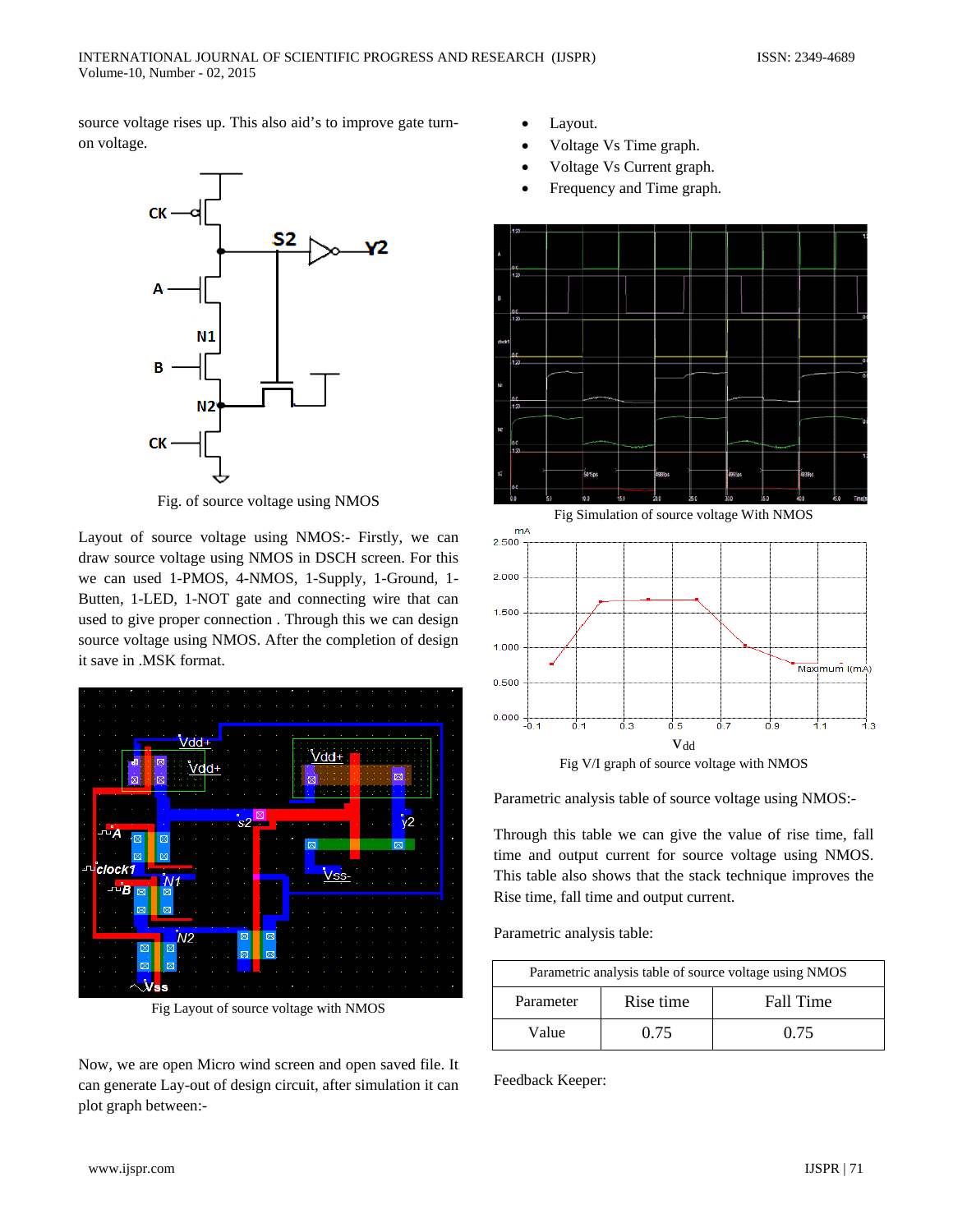This technique is based on the sleep approach. To maintain logic during sleep mode, the feedback technique uses two additional transistors and the two transistors are driven by the output of an inverter which is driven by output of the circuit implemented utilizing feedback. Performance degradation and increase in area are the limitations along with the limitation of sleep technique.

![](_page_3_Figure_3.jpeg)

Layout design of feedback keeper logic:-

Firstly, we can design of feedback keeper logic in DSCH screen. For this we can used 1-PMOS, 2-NMOS, 1-Supply, 1-Ground, 1-Butten, 1-LED, 1-NOT gate,1-PDN and connecting wire that can used to give proper connection . Through this we can design of feedback keeper logic. After the completion of design it save in .MSK format.

![](_page_3_Picture_7.jpeg)

Fig Layout design of feedback keeper logic

Now, we are open Micro wind screen and open saved file. It can generate Lay-out of design circuit, after simulation it can plot graph between:-

- Layout.
- Voltage Vs Time graph.
- Voltage Vs Current graph.

![](_page_3_Figure_13.jpeg)

Parametric analysis table of feedback keeper:-

Through this table we can give the value of rise time, fall time and output current for feedback keeper. This table also shows that the stack technique improves the Rise time, fall time and output current.

Parametric analysis table:

| Parametric analysis table of feed back keeper |           |           |  |
|-----------------------------------------------|-----------|-----------|--|
| Parameter                                     | Rise time | Fall Time |  |
| Value                                         | 2.605     | 3.453     |  |

Pre-charge internal nodes: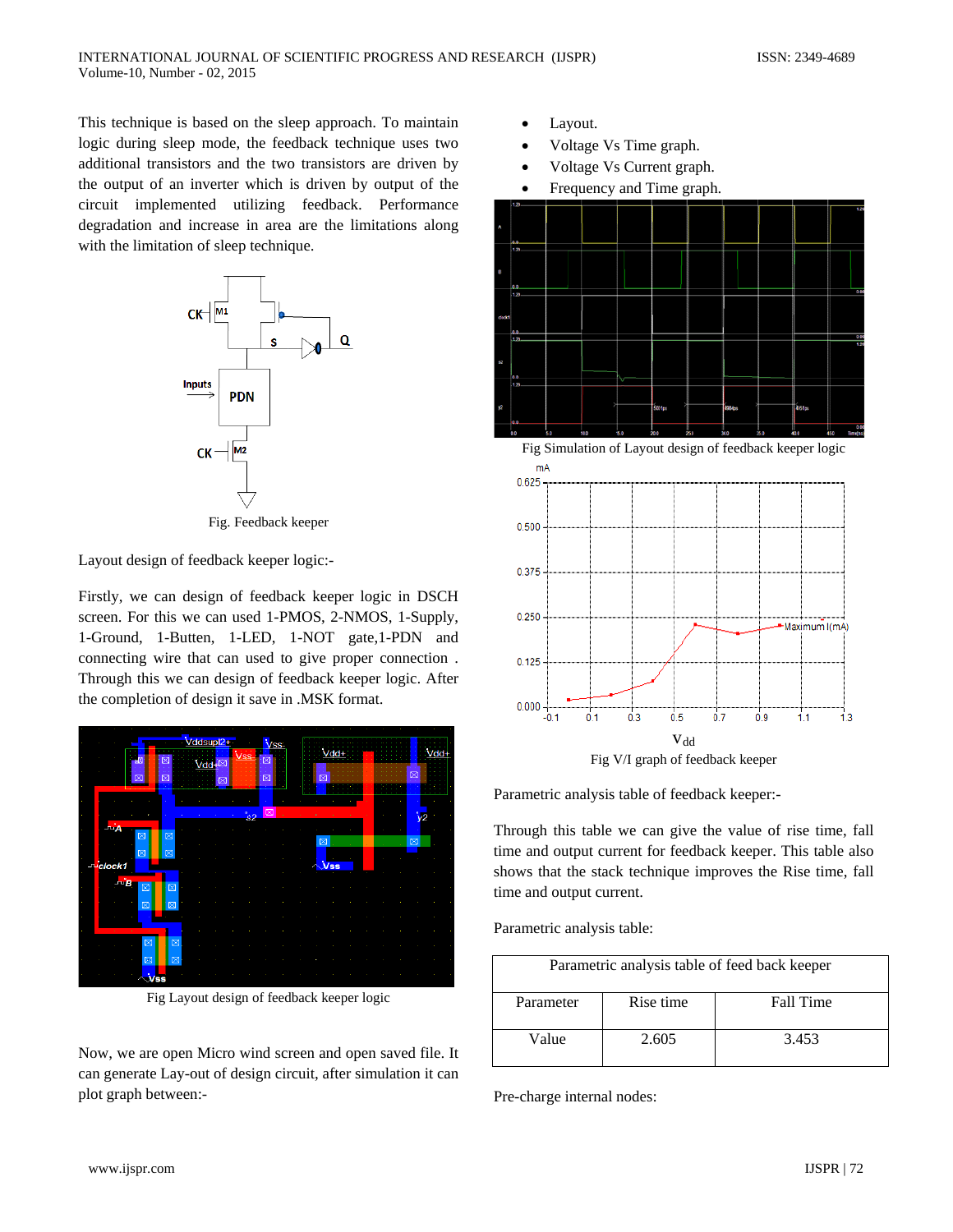A simple yet effective way to prevent the charge sharing problem is to pre-charge the internal nodes in the pull-down network along with pre-charging the dynamic node S . An example dynamic 2-input AND gate using this technique is illustrated in Fig.4.5.1When all internal nodes are precharged, this technique is able to eliminate the charge sharing problem at the cost of using a large number of precharge transistors and the increased load capacitance on the clock net. Finally, it is noted that techniques based on precharging internal nodes alone are not very effective against external noises.

![](_page_4_Figure_3.jpeg)

Fig. Pre-charging internal nodes

Layout design of Pre-charging internal nodes logic:-

![](_page_4_Figure_6.jpeg)

Fig Layout design of pre-charging internal nodes

Firstly, we can design Pre-charging internal nodes logic in DSCH screen. For this we can used 3-PMOS, 3-NMOS, 1- Supply, 1-Ground, 1-Butten, 1-LED, 1-NOT gate,1-PDN and connecting wire that can used to give proper connection. Through this we can design of Pre-charging internal nodes logic. After the completion of design it save in .MSK format.

Now, we are open Micro wind screen and open saved file. It can generate Lay-out of design circuit, after simulation it can plot graph between:-

- Layout.
- Voltage Vs Time graph.
- Voltage Vs Current graph.
- Frequency and Time graph.

![](_page_4_Figure_14.jpeg)

Parametric analysis table of pre-charging internal nodes:-

Through this table we can give the value of rise time, fall time and output current for pre-charging internal nodes. This table also shows that the stack technique improves the Rise time, fall time and output current.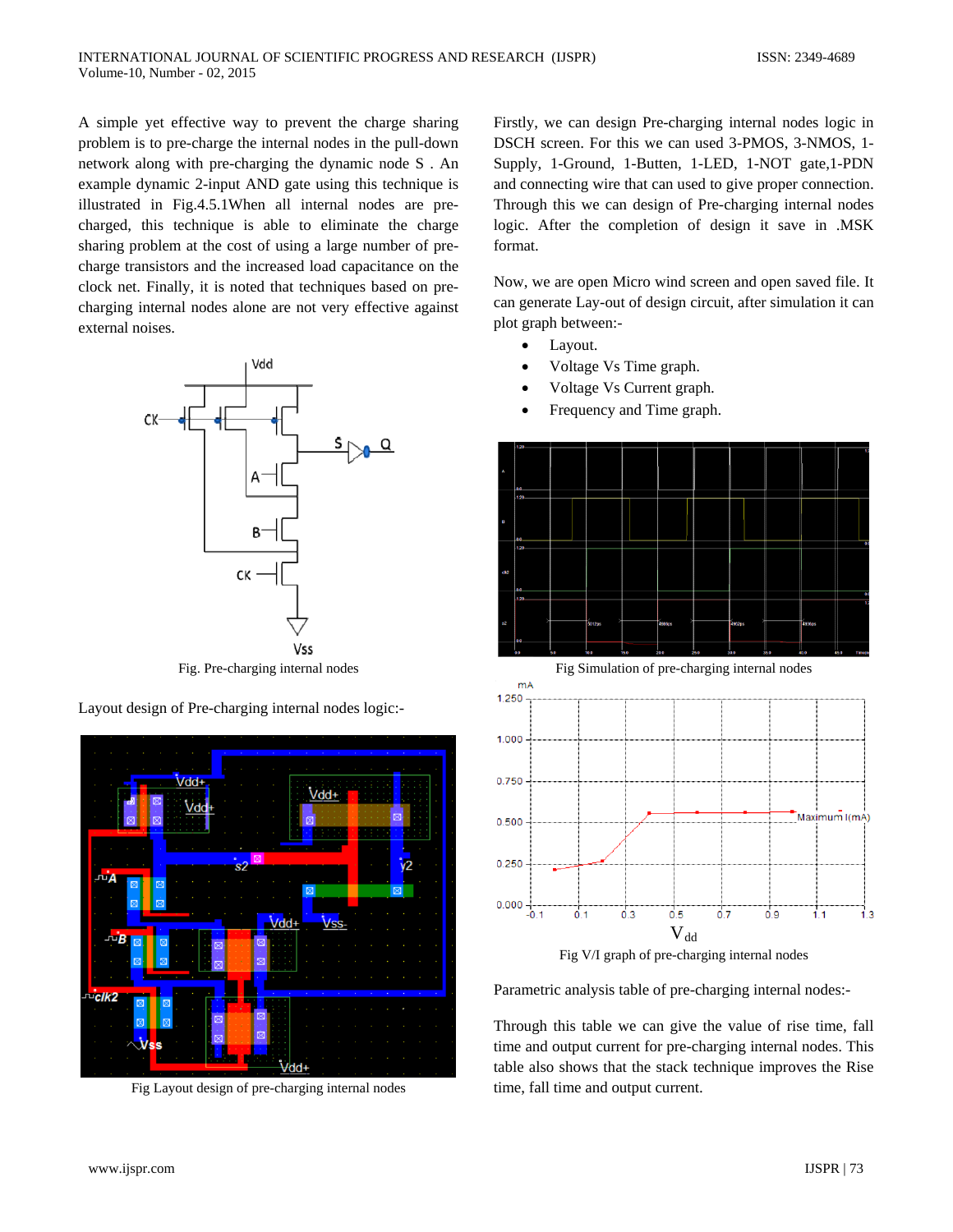Parametric analysis table:

## IV. PROPOSED METHODOLOGY

In stack technique, 1-MOS transistor is divided into two half size transistors. When these MOS transistors are turned off together, it induces reverse bias between them which results in the reduction of sub threshold leakage power. However, with increase in the number of transistors overall propagation delay of the circuit increases [12]. Using CMOS technology is basically for consuming less power. In this design criterion it focuses on sub threshold leakage power consumption and it also focuses on body biasing effect and stack effect. One of the main contributors for the static power consumption is sub threshold leakage current which is shown in the Figure i.e. the drain to source current when the gate voltage is smaller than the threshold voltage (Vt). As the technology feature size shrink sub current is increases exponentially as the decrease of threshold voltage. Stacking transistor can reduce sub-threshold leakage. So it is called stacked effect. Where two or more stack transistors are turning off together, then result can reduce.

In complex dynamic logic gates with large pull-down network, charge sharing between the dynamic node and the internal nodes in the pull-down network often results in forged gate switching. A simple yet efficient way to avoid the charge leakage problem is to use stack of transistors in the pull-down network. An example dynamic 2-input AND gate using this technique is illustrated in Fig. In this width of stack of transistors is less than

![](_page_5_Figure_6.jpeg)

Fig of Proposed stack method

width of other transistors , Like if we take width of other transistors as W, than the width of stacked transistors to be

| Parametric analysis table of per charging internal node |           |           |  |
|---------------------------------------------------------|-----------|-----------|--|
| Parameter                                               | Rise time | Fall Time |  |
| Value                                                   | 0.74      | 0.74      |  |

taken as w/2. After implementing this design on software we found that found output current is more and delays found is less.

Layout of propose stack method :-

Firstly, we can draw propose stack circuit in DSCH screen. For this we can used 2-PMOS, 7-NMOS, 1-Supply, 1- Ground, 1-Butten, 1-LED, and connecting wire that can used to give proper connection . Through this we can design propose stack circuit. After the completion of design it save in .MSK format.

Now, we are open Micro wind screen and open saved file. It can generate Lay-out of design circuit, after simulation it can plot graph between :-

- Layout.
- Voltage Vs Time graph.
- Voltage Vs Current graph.
- Frequency and Time graph.

![](_page_5_Figure_18.jpeg)

Fig Layout of propose stack method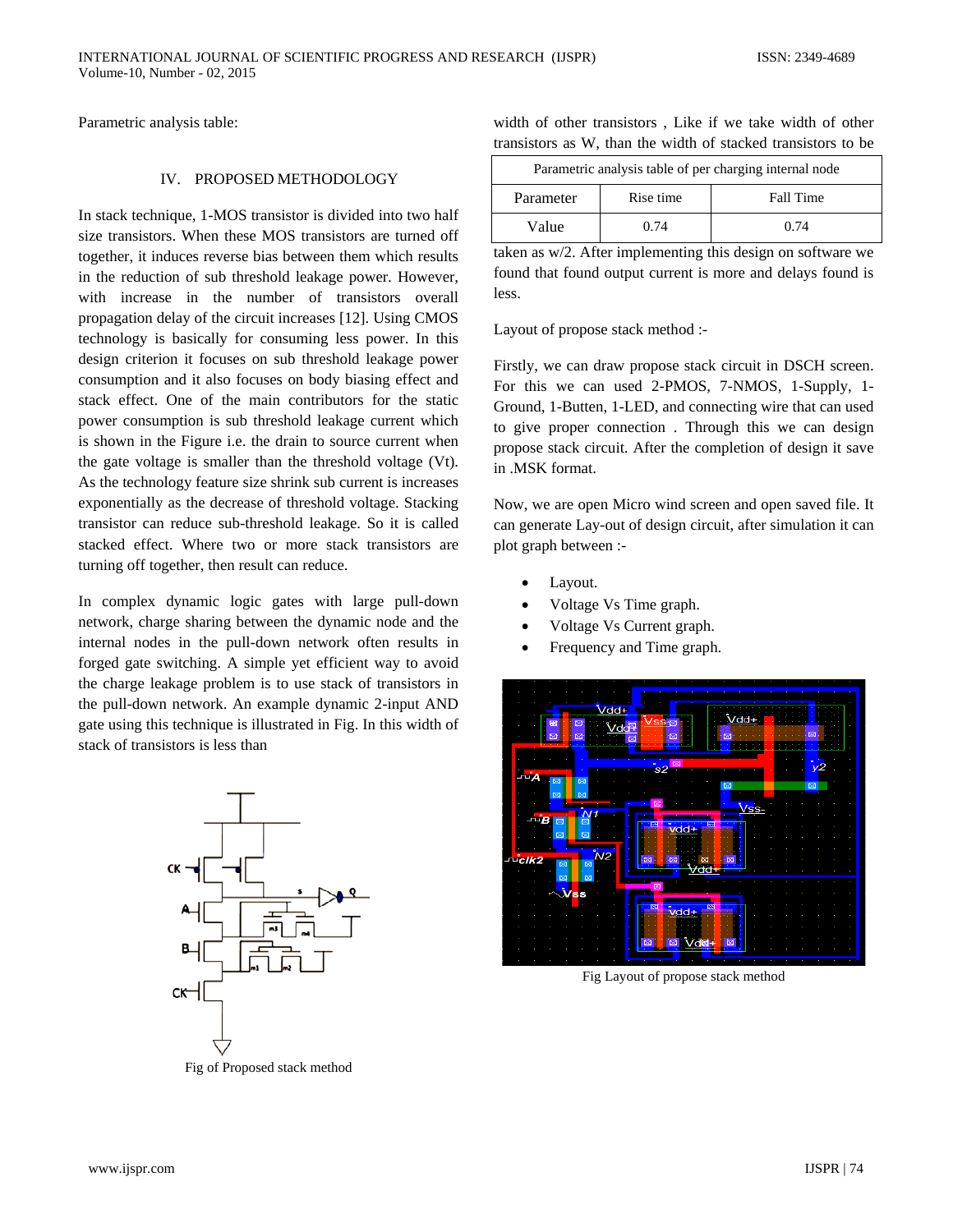![](_page_6_Figure_2.jpeg)

Fig V/I graph of propose stack method

Parametric analysis table of propose stack:-

For the solution of this problem we can used a technique that is called Stack technique. Through this we can improve the Switching speed or response of design circuitry. This technique is also used to reduce leakage current that can improve static power also. Through this table we can give the value of rise time, fall time and output current. This table also shows that the stack technique improves the Rise time, fall time and output current.

Parametric analysis table

| Parametric analysis table of propose stack method |           |           |  |
|---------------------------------------------------|-----------|-----------|--|
| Parameter                                         | Rise time | Fall Time |  |
| Value                                             | 0.0312    | 0.0317    |  |

## V. EXPERIMENTAL RESULT

After implementing certain methods, we have found that stack method has proven to be decreasing rise time and fall time, further it has found that delay is also reduced compared to other techniques.

Comparative result analysis:

As we have compared different techniques of decreasing elements malfunctioning circuits like noise, charge leakage, charge sharing & delay. The comparison is shown in table. The comparison has clearly proved that proposed logic has proven advanced than other ones.

Comparative Parametric analysis table:

In this table we are giving rise time, fall time and output current values for all previous approaches and proposed stack technique. Through this table we compare all values of rise time, fall time and output current and says whose technique is best all of them.

| Cell                       | Rise Time | <b>Fall Time</b> |
|----------------------------|-----------|------------------|
| Source volt with NMOS      | 0.75      | 0.75             |
| Source volt with PMOS      | 0.0342    | 0.0342           |
| Feedback Keeper            | 2.605     | 3.453            |
| Pre-charging internal node | 0.74      | 0.74             |
| Proposed stack logic       | 0.0312    | 0.0317           |

## VI. CONCLUSION

Noise or any unwanted signal when enters in a system malfunctions the system, there are various types of noise mainly Thermal noise, Flicker noise ,Voltage transition , etc. All these noises adversely affects the system, there could be certain measures , with the help of which we can decrease noise to a certain extent. Major factor which causes noise are charge leakage and charge sharing problems , thus by using stack transistors we can minimize charge leakage and charge sharing problem and hence minimize noise. The most commonly used dielectric is silicon–di-oxide ,But if we uses high K dielectric material we can minimize noise because the conventional silicon-di-oxide film is too thin e.g. 2nm, to minimize the tunneling current. Thus a slight modification could be done that is The Equivalent Oxide Thickness (EOT) is an essential terminology in high-k field, which indicates how thick a silicon oxide layer would need to be in order to produce the same effect as the high-k material being used. Because the conventional SiO2 film is so thin (e.g. 2